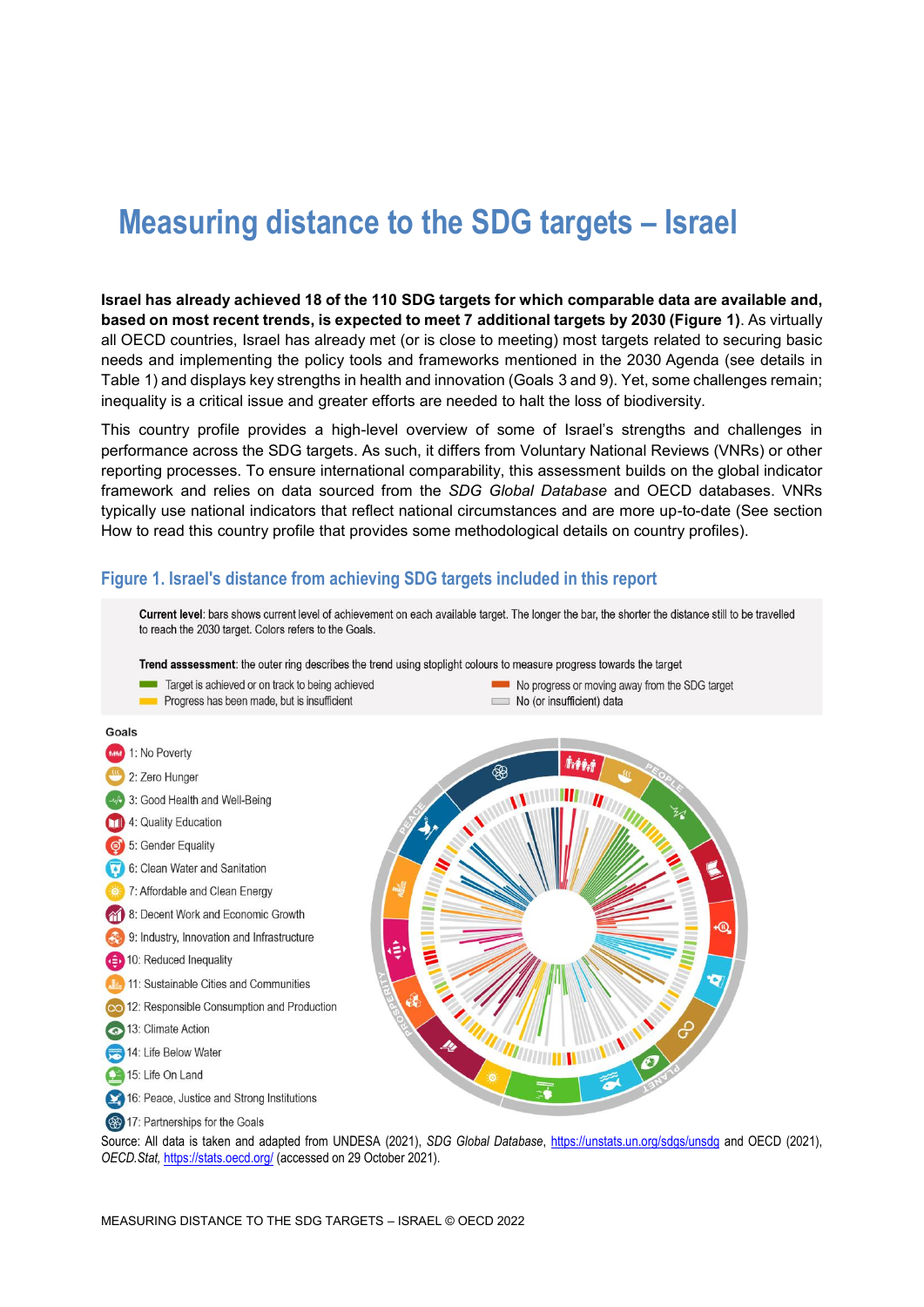# **Main strengths**

**Israel main strengths are on health and innovation (Goals 3 and 9).** As most OECD countries, Israel has already met targets on maternal (Target 3.1) and infant mortality (Target 3.2). Israel is already at a short distance from targets for 9 of 12 Goal 3 targets with available data. The likelihood of dying from noncommunicable diseases such as cardiovascular diseases, cancer, diabetes or chronic respiratory diseases is among the lowest among OECD countries. Israel is also among the top performers on innovation – with R&D expenditures at 5% of GDP, the highest in the OECD area (Target 9.5). Israel also reports some strength on several targets pertaining to Goal 6 on water, Goal 11 on cities and Goal 16 on peace, justice and institutions.

# **Main challenges**

**Despite progress, inequality remains one of the main challenges for Israel.** In 2018, relative income poverty rate equalled 17%, the third highest in the OECD (Targets 10.2 and 1.2) and over the past decade, income growth at the bottom of the income distribution was slower than for others. In addition, many population groups including women, ethnic and racial minorities or young adults face additional challenges: in 2020, more than half of the population did not believe that Israel is a good place to live for ethnic and racial minorities (Target 10.3) and 14% of youths were not in education, employment or training (Target 8.6). On gender equality, Israel lacks comprehensive legal frameworks ensuring and enforcing gender equality (Target 5.1 and 5.3) and, as many other OECD countries, women remain underrepresented in public spheres (Target 5.5).

**Room for improvement remains large for many targets relating to environment, most notably on the protection of biodiversity.** Israel shows high distances from targets on many "process indicators" tracking the implementation of frameworks and policies (Targets 15.6 on access to genetic resources or Target 15.8 on prevention of invasive alien species) and targets relating to the protection of marine and terrestrial ecosystems (Targets 14.5, 15.1 and 15.4). In addition, Israel is the only OECD country where the forest area has declined (Target 15.2), which contributed to significant loss in biodiversity (Target 15.5). Israel is also far away from achieving targets on clean energy (Target 7.2) – levels of renewable energy being well below the OECD averages – and waste generation (Targets 12.3 and 12.5).

# **Statistical gaps**

**Like in many other OECD countries, data availability remains a challenge when measuring distances to targets** (see the Overview chapter for details). For Israel, available data on the level of the different indicators allow covering 110 of the 169 targets. As shown in [Figure](#page-2-1) 2 below, only for three goals (Goal 1 on poverty, Goal 3 on health and Goal 10 on reduced inequalities) the indicator coverage exceeds 80%; coverage is lower for Goal 14 on life below water, with 20% of its targets covered. Data gaps become starker when focusing on performance indicators, excluding those providing contextual information. In this case, coverage exceeds 80% only for Goal 3 on health. Moreover, for eight goals, mostly within the Planet category (Goals 12, 13, 14 and 15) – but also in Goal 4 on quality education, Goal 5 on gender equality, Goal 11 on cities and Goal 17 on partnerships – data are lacking to monitor progress over time for more than two in three targets.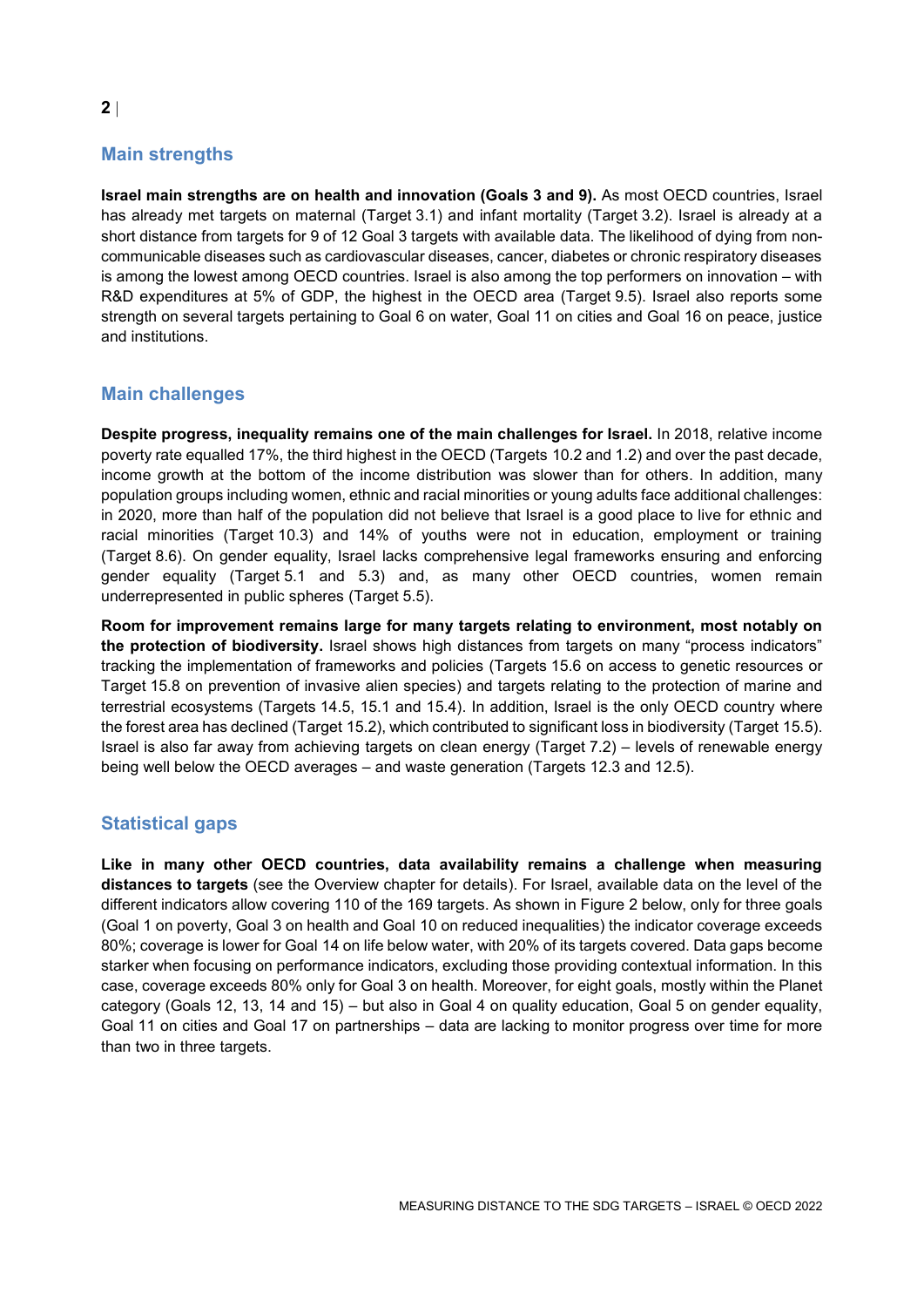

### <span id="page-2-1"></span>**Figure 2. Israel's share of the 2030 Agenda's targets covered by at least one indicator, by goal**

Note: The figure represents Israel's share of targets covered by at least one indicator for each SDG. Numbers from 1 to 17 stand for the goals: 1 No poverty, 2 Zero hunger, 3 Good health and well-being, 4 Quality education, 5 Gender equality, 6 Clean water and sanitation, 7 Affordable and clean energy, 8 Decent work and economic growth, 9 Industry, innovation and infrastructure, 10 Reduced inequalities, 11 Sustainable cities and communities, 12 Responsible consumption and production, 13 Climate action, 14 Life below water, 15 Life on land, 16 Peace, justice and strong institutions and 17 Partnerships for the goals. These goals are grouped under five broad themes (the "5Ps"): People, Planet, Prosperity, Peace and Partnership. Beyond data availability, other statistical gaps such as timeliness or granularity also need to be considered. For instance, given the lag in available data, the effects of the pandemic on current distance and trajectories may not be reflected in the estimates. Source: All data is taken and adapted from UNDESA (2021), *SDG Global Database*,<https://unstats.un.org/sdgs/unsdg> and OECD (2021), *OECD.Stat,* <https://stats.oecd.org/> (accessed on 29 October 2021).

# **Detailed information**

While some SDG Targets are, on average, close to being met, performance is very uneven across the 17 Goals of the 2030 Agenda for Sustainable Development. [Table](#page-2-0) 1 presents an overview of Israel's progress towards targets based on available data for each of the 17 Goals. It shows that distances to Targets and trends over time differ significantly even when considering a specific goal.

| Goal           | Target | Short Label                      | Distance to   | <b>Trend Assessment</b>                             | <b>OECD</b> Average | <b>OECD Trend Assessment</b>                        |
|----------------|--------|----------------------------------|---------------|-----------------------------------------------------|---------------------|-----------------------------------------------------|
|                |        |                                  | Target (s.u.) |                                                     | distance (s.u.)     |                                                     |
|                | 1.1    | Extreme poverty                  | 0.00          | Target is achieved or on<br>track to being achieved | 0.00                | Target is achieved or on<br>track to being achieved |
|                | 1.2    | Poverty in all its<br>dimensions | 2.74          | No progress or moving away<br>from the SDG target   | 1.41                | No progress or moving away<br>from the SDG target   |
|                | 1.3    | Social protection<br>coverage    | 1.37          | No progress or moving away<br>from the SDG target   | 0.80                | No progress or moving away<br>from the SDG target   |
|                | 1.4    | Access to basic services         | 0.00          | Target is achieved or on<br>track to being achieved | 0.00                | Target is achieved or on<br>track to being achieved |
|                | 1.5    | Resilience to shocks             | 2.61          | n.a.                                                | 1.00                | n.a.                                                |
| $\overline{2}$ | 2.1    | Hunger                           | 0.60          | No progress or moving away<br>from the SDG target   | 0.28                | No progress or moving away<br>from the SDG target   |
| $\mathfrak{p}$ | 2.2    | <b>Malnutrition</b>              | 2.13          | No progress or moving away<br>from the SDG target   | 2.46                | No progress or moving away<br>from the SDG target   |
| $\overline{2}$ | 2.c    | Food prices anomalies            | 0.00          | Target is achieved or on                            | 0.00                | Target is achieved or on                            |

#### <span id="page-2-0"></span>**Table 1. Israel distances to targets and recent trends**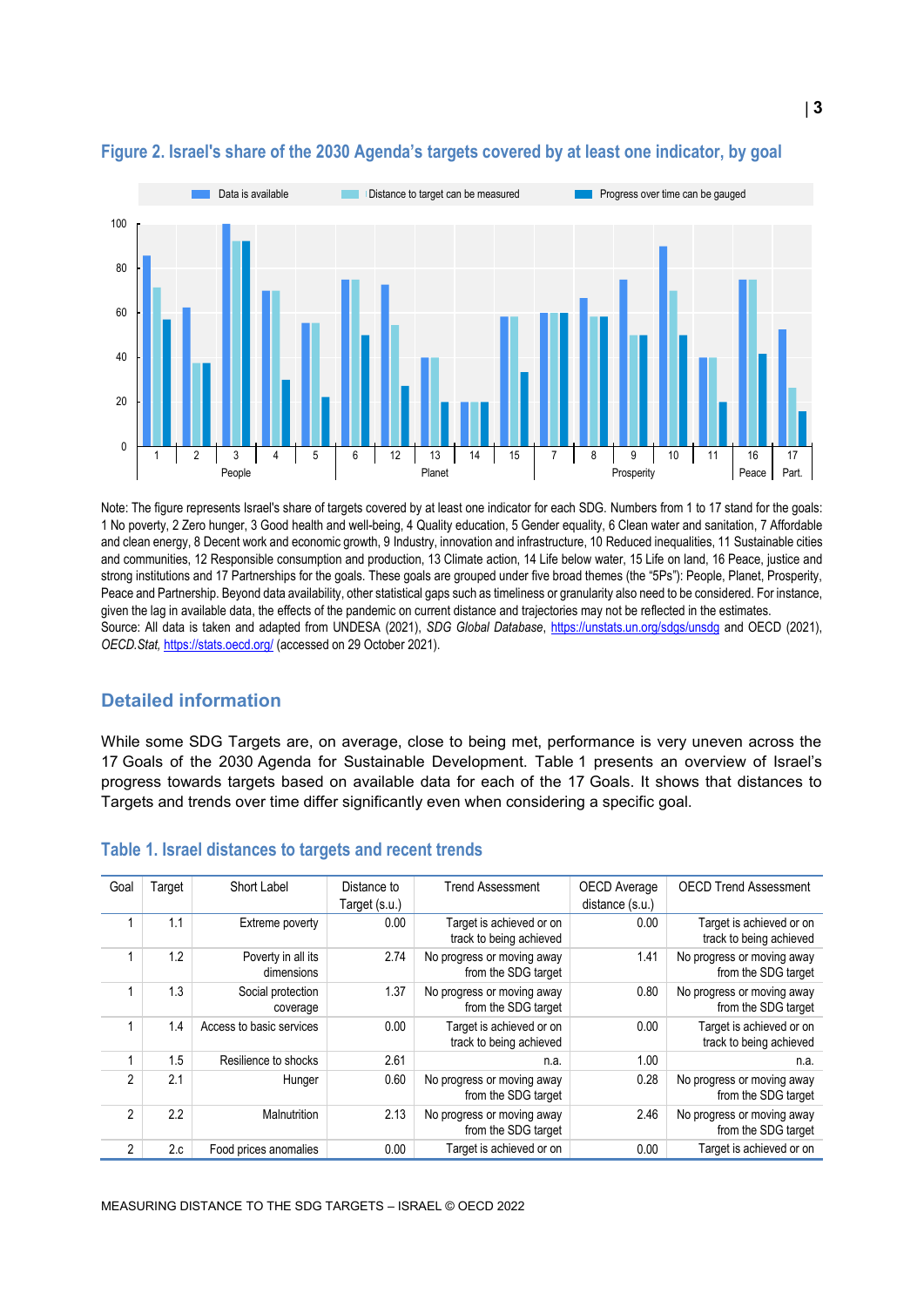**4**

| Goal | Target | Short Label                          | Distance to<br>Target (s.u.) | <b>Trend Assessment</b>                                              | <b>OECD</b> Average<br>distance (s.u.) | <b>OECD Trend Assessment</b>                                         |
|------|--------|--------------------------------------|------------------------------|----------------------------------------------------------------------|----------------------------------------|----------------------------------------------------------------------|
|      |        |                                      |                              | track to being achieved                                              |                                        | track to being achieved                                              |
| 3    | 3.1    | Maternal mortality                   | 0.00                         | Target is achieved or on<br>track to being achieved                  | 0.00                                   | Target is achieved or on<br>track to being achieved                  |
| 3    | 3.2    | Death of newborns and<br>children    | 0.00                         | Target is achieved or on<br>track to being achieved                  | 0.00                                   | Target is achieved or on<br>track to being achieved                  |
| 3    | 3.3    | Communicable diseases                | 0.17                         | Target is achieved or on<br>track to being achieved                  | 0.56                                   | Progress has been made,<br>but is insufficient to meet the<br>target |
| 3    | 3.4    | Premature mortality                  | 0.39                         | Progress has been made,<br>but is insufficient to meet the<br>target | 1.26                                   | Progress has been made,<br>but is insufficient to meet the<br>target |
| 3    | 3.5    | Prevention of Substance<br>abuse     | 0.34                         | Target is achieved or on<br>track to being achieved                  | 0.63                                   | Progress has been made,<br>but is insufficient to meet the<br>target |
| 3    | 3.6    | Road traffic accidents*              | 0.32                         | Progress has been made,<br>but is insufficient to meet the<br>target | 0.78                                   | Progress has been made,<br>but is insufficient to meet the<br>target |
| 3    | 3.7    | Access to sexual health-<br>care     | 0.32                         | Progress has been made,<br>but is insufficient to meet the<br>target | 0.58                                   | Progress has been made,<br>but is insufficient to meet the<br>target |
| 3    | 3.8    | Health coverage                      | 1.56                         | Progress has been made,<br>but is insufficient to meet the<br>target | 1.79                                   | Progress has been made,<br>but is insufficient to meet the<br>target |
| 3    | 3.9    | Deaths and illness from<br>pollution | 0.34                         | Target is achieved or on<br>track to being achieved                  | 0.55                                   | No progress or moving away<br>from the SDG target                    |
| 3    | 3.a    | Tobacco consumption                  | 2.71                         | Progress has been made,<br>but is insufficient to meet the<br>target | 2.65                                   | Progress has been made,<br>but is insufficient to meet the<br>target |
| 3    | 3.b    | Vaccination                          | 0.39                         | Target is achieved or on<br>track to being achieved                  | 0.37                                   | Target is achieved or on<br>track to being achieved                  |
| 3    | 3.d    | Health emergency<br>preparedness     | 1.48                         | No progress or moving away<br>from the SDG target                    | 1.19                                   | Target is achieved or on<br>track to being achieved                  |
| 4    | 4.1    | Primary and secondary<br>education   | 1.18                         | No progress or moving away<br>from the SDG target                    | 1.17                                   | No progress or moving away<br>from the SDG target                    |
| 4    | 4.2    | Pre-primary education                | 0.00                         | Target is achieved or on<br>track to being achieved                  | 0.24                                   | Target is achieved or on<br>track to being achieved                  |
| 4    | 4.3    | Lifelong learning                    | 0.88                         | n.a.                                                                 | 1.25                                   | No progress or moving away<br>from the SDG target                    |
| 4    | 4.5    | Disparities in education             | 1.49                         | No progress or moving away<br>from the SDG target                    | 1.49                                   | No progress or moving away<br>from the SDG target                    |
| 4    | 4.6    | Adults' literacy and<br>numeracy     | 2.26                         | n.a.                                                                 | 1.57                                   | n.a.                                                                 |
| 4    | 4.a    | <b>Education facilities</b>          | 0.40                         | n.a.                                                                 | 0.05                                   | n.a.                                                                 |
| 4    | 4.c    | Qualification of teachers            | 0.19                         | n.a.                                                                 | 0.60                                   | n.a.                                                                 |
| 5    | 5.1    | Discrimination against<br>women      | 2.35                         | n.a.                                                                 | 1.32                                   | n.a.                                                                 |
| 5    | 5.2    | Violence against women               | 1.09                         | n.a.                                                                 | 0.89                                   | n.a.                                                                 |
| 5    | 5.3    | Harmful practices                    | 2.31                         | n.a.                                                                 | 1.37                                   | n.a.                                                                 |
| 5    | 5.5    | Women's participation                | 2.27                         | Progress has been made,<br>but is insufficient to meet the<br>target | 1.89                                   | Progress has been made,<br>but is insufficient to meet the<br>target |
| 5    | 5.b    | Women's empowerment                  | 0.52                         | Target is achieved or on<br>track to being achieved                  | 0.53                                   | Target is achieved or on<br>track to being achieved                  |
| 6    | 6.1    | Access to drinking water             | 0.00                         | Target is achieved or on<br>track to being achieved                  | 0.15                                   | Target is achieved or on<br>track to being achieved                  |
| 6    | 6.2    | Waste water treatment                | 0.05                         | Target is achieved or on<br>track to being achieved                  | 0.35                                   | Progress has been made,<br>but is insufficient to meet the           |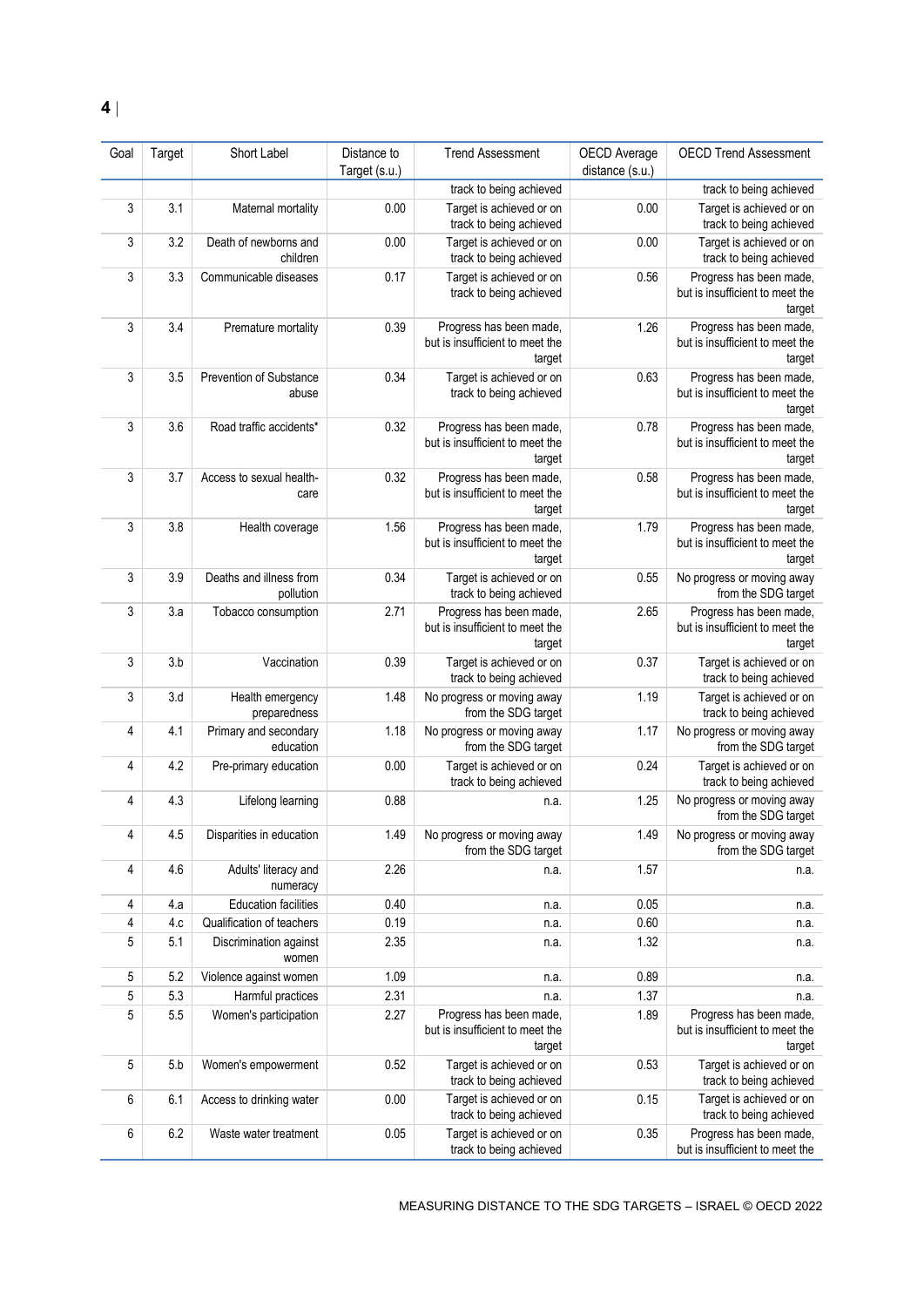#### Goal Target Short Label Distance to Target (s.u.) Trend Assessment | OECD Average distance (s.u.) OECD Trend Assessment 6 6.3 Water quality 0.07 Target is achieved or on track to being achieved 0.68 Target is achieved or on track to being achieved 6 6.4 Water-use efficiency 2.10 Progress has been made, but is insufficient to meet the target 0.54 Progress has been made track to being achieved

|    |      |                               |      | $1.1$ vyrvou nau poun mauv,<br>but is insufficient to meet the<br>target | v.v. | $1.1$ vyrobo nab boon maab,<br>but is insufficient to meet the<br>target |
|----|------|-------------------------------|------|--------------------------------------------------------------------------|------|--------------------------------------------------------------------------|
| 6  | 6.5  | Water resources<br>management | 0.85 | n.a.                                                                     | 0.98 | n.a.                                                                     |
| 6  | 6.6  | Water-related<br>ecosystems*  | 2.03 | n.a.                                                                     | 2.18 | n.a.                                                                     |
| 7  | 7.1  | Access to energy              | 0.00 | Target is achieved or on<br>track to being achieved                      | 0.00 | Target is achieved or on<br>track to being achieved                      |
| 7  | 7.2  | Clean energy                  | 1.94 | Progress has been made,<br>but is insufficient to meet the<br>target     | 0.62 | Progress has been made,<br>but is insufficient to meet the<br>target     |
| 7  | 7.3  | Energy efficiency             | 0.47 | Progress has been made,<br>but is insufficient to meet the<br>target     | 0.98 | Progress has been made,<br>but is insufficient to meet the<br>target     |
| 8  | 8.1  | GDP growth                    | 1.41 | Progress has been made,<br>but is insufficient to meet the<br>target     | 1.89 | No progress or moving away<br>from the SDG target                        |
| 8  | 8.2  | Productivity                  | 1.40 | Progress has been made,<br>but is insufficient to meet the<br>target     | 1.77 | No progress or moving away<br>from the SDG target                        |
| 8  | 8.4  | Material footprint            | 0.35 | Progress has been made,<br>but is insufficient to meet the<br>target     | 0.82 | Progress has been made,<br>but is insufficient to meet the<br>target     |
| 8  | 8.5  | Employment                    | 0.81 | Progress has been made,<br>but is insufficient to meet the<br>target     | 0.97 | No progress or moving away<br>from the SDG target                        |
| 8  | 8.6  | <b>NEET</b>                   | 2.14 | Progress has been made,<br>but is insufficient to meet the<br>target     | 1.69 | No progress or moving away<br>from the SDG target                        |
| 8  | 8.8  | Labour rights                 | 0.30 | Progress has been made,<br>but is insufficient to meet the<br>target     | 0.80 | Progress has been made,<br>but is insufficient to meet the<br>target     |
| 8  | 8.10 | <b>Financial institutions</b> | 0.25 | No progress or moving away<br>from the SDG target                        | 0.45 | Target is achieved or on<br>track to being achieved                      |
| 9  | 9.2  | Sustainable industry          | 1.29 | No progress or moving away<br>from the SDG target                        | 0.95 | No progress or moving away<br>from the SDG target                        |
| 9  | 9.4  | Environmental impact          | 0.63 | Progress has been made,<br>but is insufficient to meet the<br>target     | 0.87 | Progress has been made,<br>but is insufficient to meet the<br>target     |
| 9  | 9.5  | Research and<br>development   | 0.00 | Target is achieved or on<br>track to being achieved                      | 1.06 | Progress has been made,<br>but is insufficient to meet the<br>target     |
| 9  | 9.c  | ICT                           | 0.76 | Progress has been made,<br>but is insufficient to meet the<br>target     | 0.36 | Progress has been made,<br>but is insufficient to meet the<br>target     |
| 10 | 10.1 | Income distribution           | 1.50 | n.a.                                                                     | 1.23 | No progress or moving away<br>from the SDG target                        |
| 10 | 10.2 | Social inclusion              | 3.36 | No progress or moving away<br>from the SDG target                        | 1.54 | No progress or moving away<br>from the SDG target                        |
| 10 | 10.3 | Inequalities of outcome       | 2.84 | No progress or moving away<br>from the SDG target                        | 1.27 | Progress has been made,<br>but is insufficient to meet the<br>target     |
| 10 | 10.4 | Redistribution                | 1.38 | No progress or moving away<br>from the SDG target                        | 1.12 | No progress or moving away<br>from the SDG target                        |

target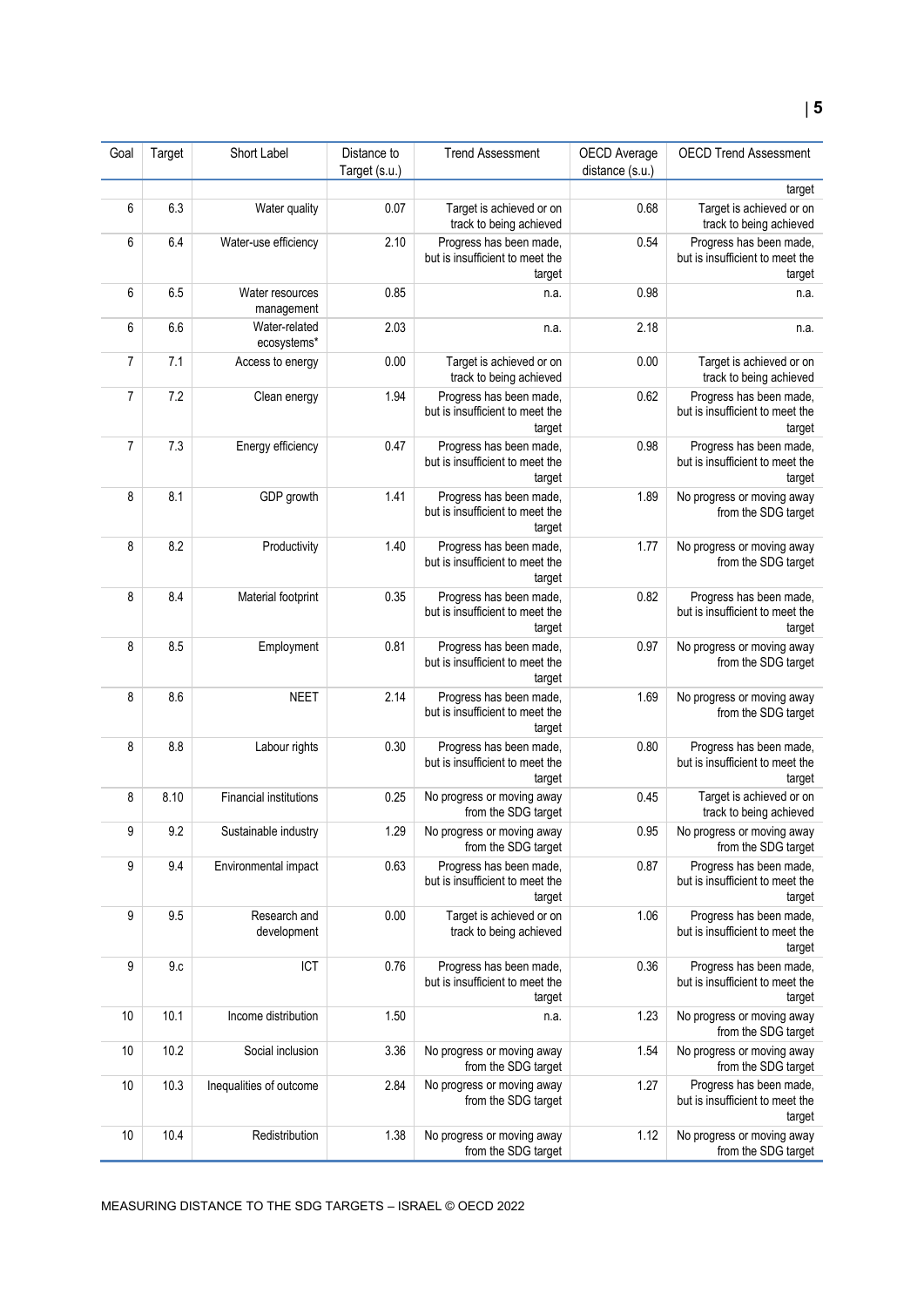| Goal | Target | Short Label                           | Distance to<br>Target (s.u.) | <b>Trend Assessment</b>                                              | OECD Average<br>distance (s.u.) | <b>OECD Trend Assessment</b>                                         |
|------|--------|---------------------------------------|------------------------------|----------------------------------------------------------------------|---------------------------------|----------------------------------------------------------------------|
| 10   | 10.5   | Financial markets                     | 0.68                         | Progress has been made,<br>but is insufficient to meet the<br>target | 0.90                            | No progress or moving away<br>from the SDG target                    |
| 10   | 10.a   | Tariff-lines                          | 0.84                         | Progress has been made,<br>but is insufficient to meet the<br>target | 0.93                            | Progress has been made,<br>but is insufficient to meet the<br>target |
| 10   | 10.c   | Remittances                           | 3.96                         | n.a.                                                                 | 2.21                            | n.a.                                                                 |
| 11   | 11.3   | Urbanization                          | 0.00                         | Target is achieved or on<br>track to being achieved                  | 1.19                            | Progress has been made,<br>but is insufficient to meet the<br>target |
| 11   | 11.6   | Environmental impact of<br>cities     | 1.42                         | Progress has been made,<br>but is insufficient to meet the<br>target | 0.49                            | Progress has been made,<br>but is insufficient to meet the<br>target |
| 11   | 11.a   | Urban policies                        | 0.00                         | n.a.                                                                 | 0.23                            | n.a.                                                                 |
| 11   | 11.b   | <b>Disaster Risk Reduction</b>        | 2.61                         | n.a.                                                                 | 0.81                            | n.a.                                                                 |
| 12   | 12.1   | Sustainable cons. and<br>prod.        | 0.00                         | n.a.                                                                 | 0.00                            | n.a.                                                                 |
| 12   | 12.2   | Efficient use of natural<br>resources | 0.39                         | Progress has been made,<br>but is insufficient to meet the<br>target | 0.87                            | Progress has been made,<br>but is insufficient to meet the<br>target |
| 12   | 12.3   | Food waste                            | 3.42                         | n.a.                                                                 | 1.36                            | n.a.                                                                 |
| 12   | 12.4   | Chemical and<br>hazardous waste*      | 0.78                         | n.a.                                                                 | 1.02                            | n.a.                                                                 |
| 12   | 12.5   | Waste generation                      | 1.49                         | Progress has been made,<br>but is insufficient to meet the<br>target | 0.66                            | Progress has been made,<br>but is insufficient to meet the<br>target |
| 12   | 12.b   | Tourism sustainability                | 2.23                         | No progress or moving away<br>from the SDG target                    | 1.87                            | No progress or moving away<br>from the SDG target                    |
| 13   | 13.1   | Resilience to climate<br>events       | 2.61                         | n.a.                                                                 | 0.73                            | n.a.                                                                 |
| 13   | 13.2   | Greenhouse gas<br>emissions           | 1.19                         | Progress has been made,<br>but is insufficient to meet the<br>target | 1.15                            | Progress has been made,<br>but is insufficient to meet the<br>target |
| 14   | 14.1   | Marine pollution**                    | 1.85                         | No progress or moving away<br>from the SDG target                    | 1.84                            | Progress has been made,<br>but is insufficient to meet the<br>target |
| 14   | 14.5   | Protected marine areas*               | 1.48                         | Progress has been made,<br>but is insufficient to meet the<br>target | 0.38                            | Progress has been made,<br>but is insufficient to meet the<br>target |
| 15   | 15.1   | Ecosystem protection*                 | 1.90                         | Progress has been made,<br>but is insufficient to meet the<br>target | 0.74                            | Progress has been made,<br>but is insufficient to meet the<br>target |
| 15   | 15.2   | Sustainable use of<br>forest*         | 1.88                         | No progress or moving away<br>from the SDG target                    | 0.60                            | Target is achieved or on<br>track to being achieved                  |
| 15   | 15.4   | Mountain ecosystems                   | 2.29                         | Progress has been made,<br>but is insufficient to meet the<br>target | 0.73                            | Progress has been made,<br>but is insufficient to meet the<br>target |
| 15   | 15.5   | Threatened species*                   | 2.85                         | Progress has been made,<br>but is insufficient to meet the<br>target | 1.20                            | No progress or moving away<br>from the SDG target                    |
| 15   | 15.6   | Benefits from genetic<br>resources    | 2.30                         | n.a.                                                                 | 0.78                            | n.a.                                                                 |
| 15   | 15.8   | Invasive alien species*               | 1.88                         | n.a.                                                                 | 0.30                            | n.a.                                                                 |
| 15   | 15.9   | National and local<br>planning*       | 0.32                         | n.a.                                                                 | 0.54                            | n.a.                                                                 |
| 16   | 16.1   | Violence and related<br>deaths        | 0.42                         | Progress has been made,<br>but is insufficient to meet the<br>target | 0.66                            | Progress has been made,<br>but is insufficient to meet the<br>target |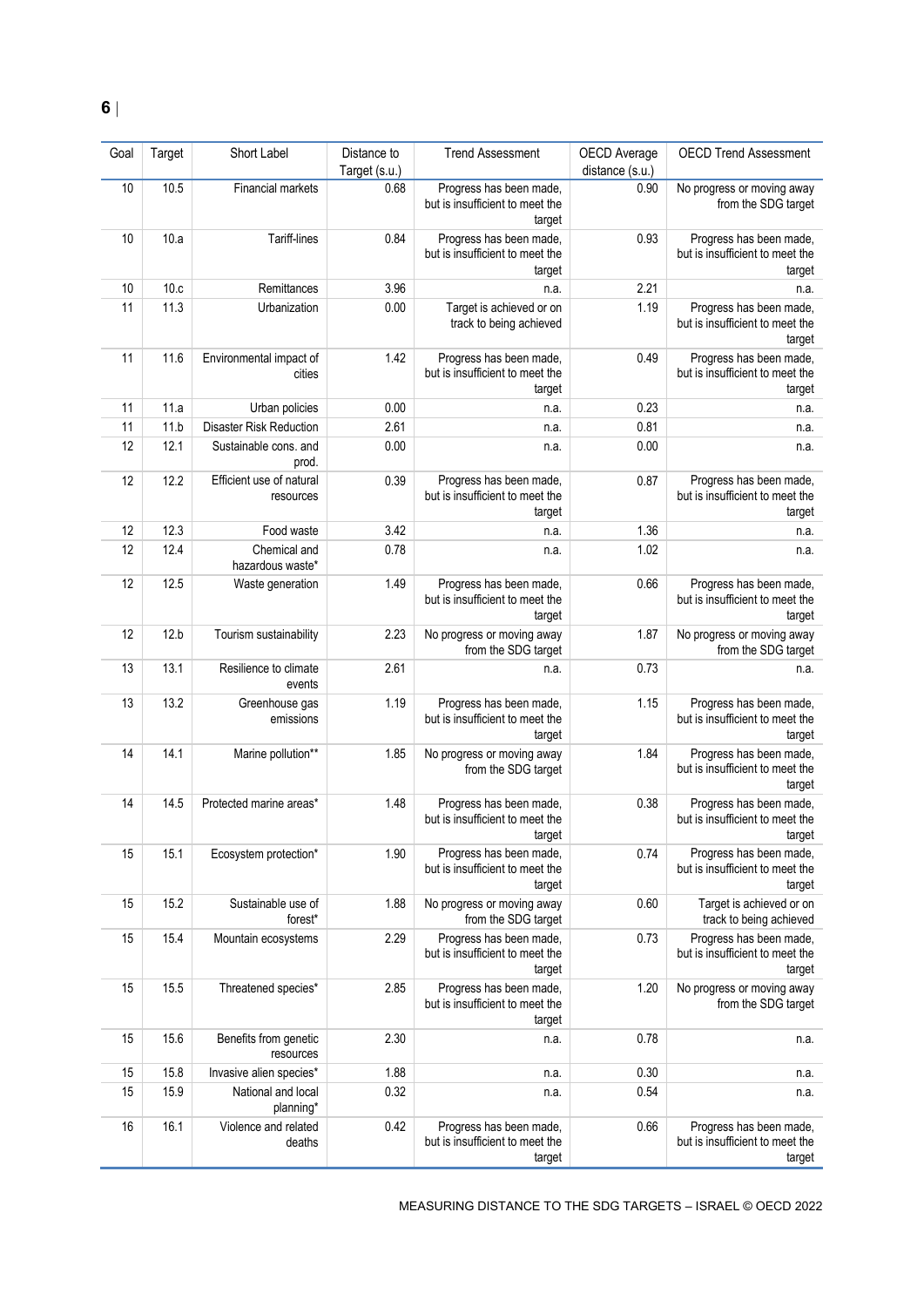| Goal | Target | Short Label                                    | Distance to   | <b>Trend Assessment</b>                                              | OECD Average    | <b>OECD Trend Assessment</b>                                         |
|------|--------|------------------------------------------------|---------------|----------------------------------------------------------------------|-----------------|----------------------------------------------------------------------|
|      |        |                                                | Target (s.u.) |                                                                      | distance (s.u.) |                                                                      |
| 16   | 16.2   | Violence against                               | 0.33          | No progress or moving away                                           | 0.65            | No progress or moving away                                           |
|      |        | children                                       |               | from the SDG target                                                  |                 | from the SDG target                                                  |
| 16   | 16.3   | Rule of law                                    | 1.65          | No progress or moving away<br>from the SDG target                    | 2.33            | No progress or moving away<br>from the SDG target                    |
| 16   | 16.5   | Corruption and bribery                         | 0.00          | n.a.                                                                 | 0.17            | n.a.                                                                 |
| 16   | 16.6   | Accountable institutions                       | 1.87          | Progress has been made,<br>but is insufficient to meet the<br>target | 2.26            | Progress has been made,<br>but is insufficient to meet the<br>target |
| 16   | 16.7   | Inclusive decision-<br>making                  | 1.93          | n.a.                                                                 | 1.85            | n.a.                                                                 |
| 16   | 16.9   | Legal identity for all                         | 0.00          | n.a.                                                                 | 0.00            | n.a.                                                                 |
| 16   | 16.10  | Access to information                          | 0.00          | n.a.                                                                 | 0.00            | n.a.                                                                 |
| 16   | 16.a   | National institutions                          | 2.30          | No progress or moving away<br>from the SDG target                    | 0.54            | Target is achieved or on<br>track to being achieved                  |
| 17   | 17.2   | Official Development<br>Assistance             | 1.95          | No progress or moving away<br>from the SDG target                    | 0.94            | Progress has been made,<br>but is insufficient to meet the<br>target |
| 17   | 17.10  | Multilateral trading<br>system                 | 1.09          | No progress or moving away<br>from the SDG target                    | 0.45            | Target is achieved or on<br>track to being achieved                  |
| 17   | 17.12  | Market access for least<br>developed countries | 0.00          | No progress or moving away<br>from the SDG target                    | 0.72            | No progress or moving away<br>from the SDG target                    |
| 17   | 17.18  | Statistical capacity                           | 0.00          | n.a.                                                                 | 0.09            | n.a.                                                                 |
| 17   | 17.19  | Statistical capacity-<br>building              | 0.00          | n.a.                                                                 | 0.11            | n.a.                                                                 |

Note: \* refers to targets with a 2020 deadline. \*\* refers to targets with a 2025 deadline. The OECD average is measured as the simple average across OECD countries with available data.

Source: All data is taken and adapted from UNDESA (2021), *SDG Global Database*,<https://unstats.un.org/sdgs/unsdg> and OECD (2021), *OECD.Stat,* <https://stats.oecd.org/> (accessed on 29 October 2021).

# <span id="page-6-0"></span>**How to read this country profile**

The OECD report *The Short and Winding Road to 2030: Measuring Distance to the SDG Targets* evaluates the distance that OECD countries need to travel to meet SDG targets for which data are currently available. It also looks at whether countries have been moving towards or away from these targets, and how likely they are to meet their commitments by 2030, based on an analysis of recent trends and the observed volatility in the different indicators.

As most authors and international organisations, this report adopts a rather simple geometric growth model for assessing the direction and pace of recent changes in the context of the SDGs. Yet, instead of making direct estimates of the value of the indicator by 2030, it models the likelihood of achieving a specific level using Monte Carlo simulations.

While the report provides an overview of where OECD countries, taken as a whole, currently stand, country profiles provide details of the performance and data availability of individual OECD countries.

# *How to read the OECD SDG Wheel?*

Progress on SDGs requires a granular understanding of countries' strengths and weaknesses based on the consideration of the 169 targets of the 2030 Agenda. [Figure](#page-0-0) 1 shows both **current achievements** (in the inner circle; the longer the bar, the smaller the distance remaining to be travelled) **as well as whether OECD countries are on track** (or are at least making progress) to meet their commitments by 2030 (in the outer circle).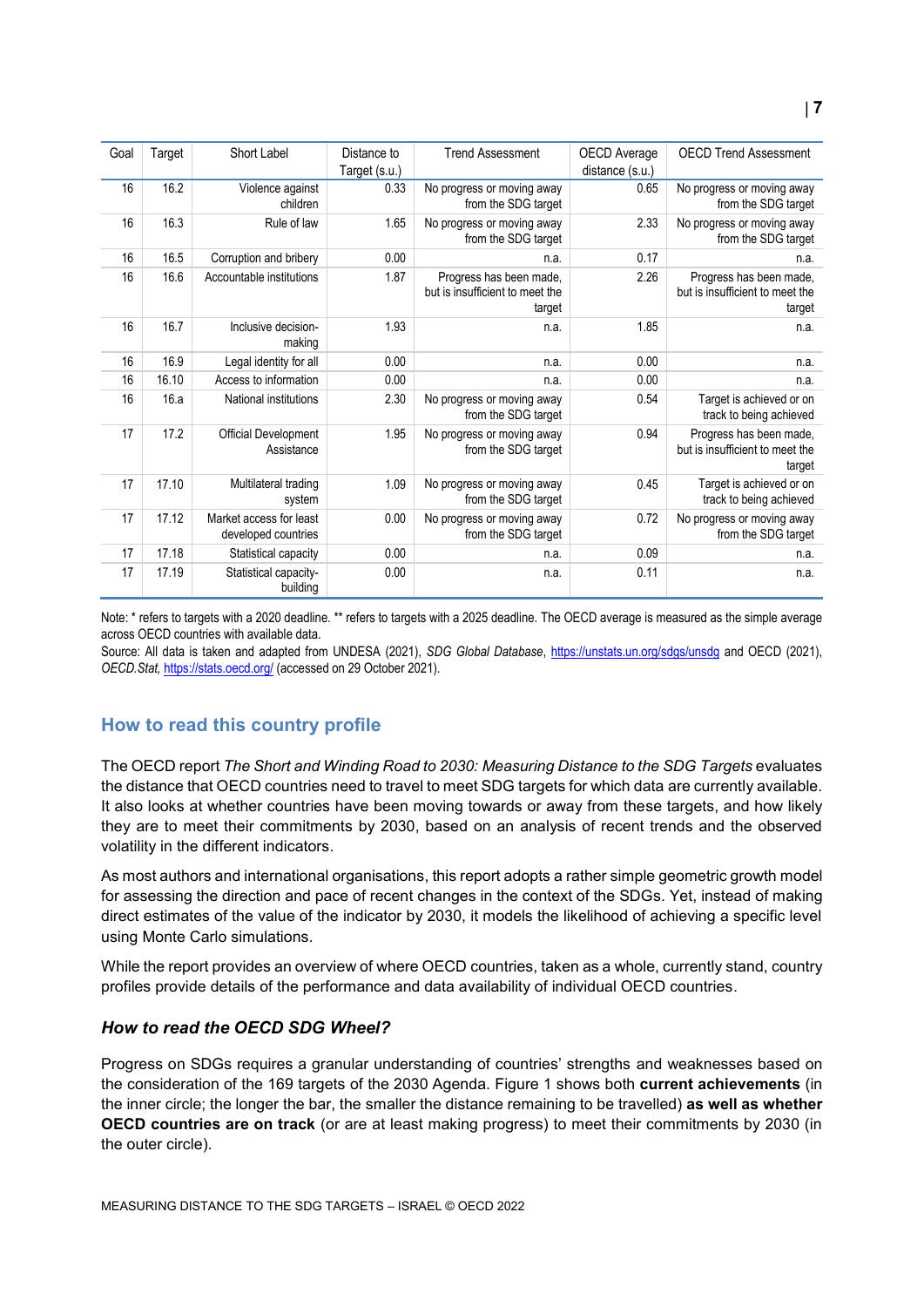The length of each bar shows current level of achievement on each target. As detailed in the Methodological Annex, countries' distance to target is measured as the "standardised difference" between a country's current position and the target end-value. For each indicator, the standardised measurement unit (s.u.) is the standard deviation observed among OECD countries in the reference year (i.e. the year closest to 2015). Therefore, the longer the bar, the shorter the distance still to be travelled to reach the target by 2030. The colours of the bars applied to the various targets refer to the goals they pertain to.

The outer ring shows how OECD countries are performing over time and how likely they are to meet the different targets by 2030 based on the observed trends of the various indicators. It uses stoplight colours to classify the progress towards the target:

- green is used to indicate those countries that (based on the change in the different indicators over a recent period) should meet the target in 2030 just by maintaining their current pace of progress (i.e. more than 75% of (randomised) projections meet the target);
- yellow for those countries whose current pace of progress is insufficient to meet the target by 2030 (i.e. less than 75% of randomised projections meet the target, while the correlation coefficient between the indicator and the year is high and statistically significant, implying that a significant trend could be detected); and
- red for those countries whose recent changes have been stagnating or moving them further away from the target (i.e. less than 75% of randomised projections meet the target and the correlation coefficient between the indicator and the year is low or statistically insignificant, implying that no statistical trend could be identified).

# *How to read the Strength and Challenges sections?*

With the aim of helping its member countries in navigating the 2030 Agenda and in setting their own priorities for action, this report relies on a unique methodology for measuring the distance that OECD countries have to travel to achieve SDG targets. The identification of the main strengths and challenges proposed in this report relies on current performances only:

- A target is considered to be a strength when the distance to the target end-value is lower than 0.5 s.u. (i.e. the distance is deemed to be small) or when the country is closer to the target than the OECD average. For instance, while Korea's distance to Target 2.2 on malnutrition is 1.4 s.u. (i.e. classified as medium distance), the average OECD distance is 2.5 s.u. Therefore, Target 2.2 is categorised as being a strength for Korea.
- A target is considered to be a challenge when the distance to target is greater than 1.5 s.u. (i.e. distance is deemed to be long) or when the country is further away from the target than the OECD average. For instance, Estonia's distance to Target 4.2 on pre-primary education is 1.1 s.u. (i.e. medium distance), which is higher than the 0.24 s.u. distance for the OECD average. Target 4.2 is therefore classified as a weakness for Estonia.

While the lack of consistent time series often prevents an exhaustive assessment of trends, they are discussed when available and relevant in nuancing the assessment of current performance.

#### *How to read the Statistical Gaps section?*

In total, this report relies on 537 data series supporting 183 of the 247 indicators listed in the global indicator framework (or for close proxies of these indicators). These indicators cover 134 of the 169 SDG targets. Yet, target coverage is uneven across the 17 goals and among OECD member countries.

[Figure](#page-2-1) 2 summarises data availability:

#### **8**